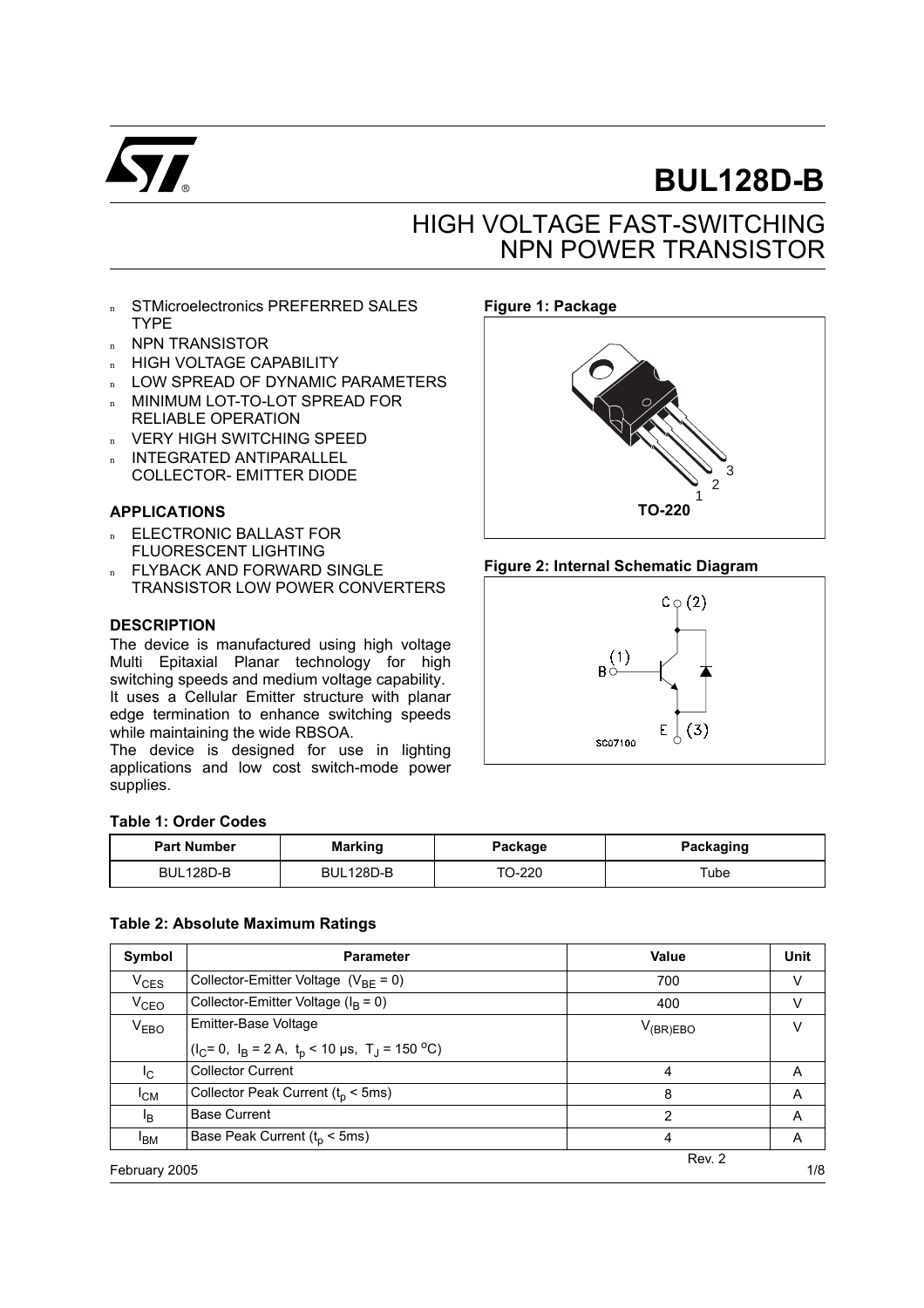| Symbol           | <b>Parameter</b>                               | Value        | Unit    |
|------------------|------------------------------------------------|--------------|---------|
| $P_{\text{tot}}$ | Total Dissipation at $T_C$ = 25 <sup>o</sup> C | 70           | W       |
| <sup>I</sup> stq | Storage Temperature                            | $-65$ to 150 | $\sim$  |
|                  | Max. Operating Junction Temperature            | 150          | $\circ$ |

### **Table 3: Thermal Data**

| <b>T</b> thi-case | ∩hermal Resistance Junction-Case    | Max |      | °C/W |
|-------------------|-------------------------------------|-----|------|------|
| <b>โ</b> thi-amb  | Thermal Resistance Junction-Ambient | Max | 62.5 | °C/W |

# Table 4: Electrical Characteristics (T<sub>case</sub> = 25 °C unless otherwise specified)

| Symbol                     | <b>Parameter</b>                           | <b>Test Conditions</b> |                                | Min. | Typ. | Max. | Unit   |
|----------------------------|--------------------------------------------|------------------------|--------------------------------|------|------|------|--------|
| $I_{CES}$                  | Collector Cut-off Current $V_{CE}$ = 700 V |                        |                                |      |      | 100  | μA     |
|                            | $(V_{BF} = 0 V)$                           |                        | $V_{CE}$ =700 V $T_j$ = 125 °C |      |      | 500  | μA     |
| $I_{CEO}$                  | Collector Cut-off Current $V_{CF}$ = 400 V |                        |                                |      |      | 250  | μA     |
|                            | $(I_R = 0)$                                |                        |                                |      |      |      |        |
| $V_{(BR)EBO}$              | Emitter-Base<br><b>Breakdown Voltage</b>   | $I_F = 10 \text{ mA}$  |                                | 9    |      | 18   | $\vee$ |
|                            | $(I_C = 0)$                                |                        |                                |      |      |      |        |
| $V_{\text{CEO(sus)}}$ *    | Collector-Emitter<br>Sustaining Voltage    | $I_C$ = 100 mA         | $L = 25$ mH                    | 400  |      |      | V      |
|                            | $(I_{\rm B} = 0)$                          |                        |                                |      |      |      |        |
| $V_{CE(sat)}$ <sup>*</sup> | Collector-Emitter                          | $I_C = 0.5 A$          | $I_B = 0.1 A$                  |      |      | 0.7  | $\vee$ |
|                            | <b>Saturation Voltage</b>                  | $I_C = 1 A$            | $I_B = 0.2 A$                  |      |      | 1    | V      |
|                            |                                            | $I_C$ = 2.5 A          | $I_B = 0.5 A$                  |      |      | 1.5  | V      |
|                            |                                            | $I_C = 4 A$            | $I_B = 1 A$                    |      | 0.5  |      | $\vee$ |
| $V_{BE(sat)}$ *            | Base-Emitter Saturation                    | $I_C = 0.5 A$          | $I_B = 0.1 A$                  |      |      | 1.1  | $\vee$ |
|                            | Voltage                                    | $I_C = 1 A$            | $I_B = 0.2 A$                  |      |      | 1.2  | V      |
|                            |                                            | $I_{C}$ = 2.5 A        | $I_B = 0.5 A$                  |      |      | 1.3  | V      |
| $h_{FE}$ *                 | DC Current Gain                            | $I_{C}$ = 10 mA        | $V_{CE}$ = 5 V                 | 10   |      |      |        |
|                            |                                            | $I_C = 2 A$            | $V_{CE}$ = 5 V                 | 12   |      | 32   |        |
|                            | <b>RESISTIVE LOAD</b>                      | $V_{\rm CC}$ =200 V    | $I_C = 2A$                     |      |      |      |        |
| $t_{s}$                    | Storage Time                               | $I_{B1} = 0.4 A$       | $V_{BE(off)} = -5 V$           |      | 0.6  |      | μs     |
| $t_f$                      | Fall Time                                  | $R_{BB} = 0$ $\Omega$  | $L = 200 \mu H$                |      | 0.1  |      | μs     |
|                            |                                            | (see figure 15)        |                                |      |      |      |        |
|                            | <b>INDUCTIVE LOAD</b>                      | $V_{CC}$ =250 V        | $I_C = 2 A$                    |      |      |      |        |
| $t_{s}$                    | Storage Time                               | $I_{B1} = 0.4 A$       | $I_{B2}$ = -0.4 A              | 2    |      | 2.9  | μs     |
| $t_f$                      | Fall Time                                  | $Tp = 30 \mu s$        | (see figure 14)                |      | 0.2  |      | μs     |

\* Pulsed: Pulsed duration = 300  $\mu$ s, duty cycle  $\leq$  1.5 %.



.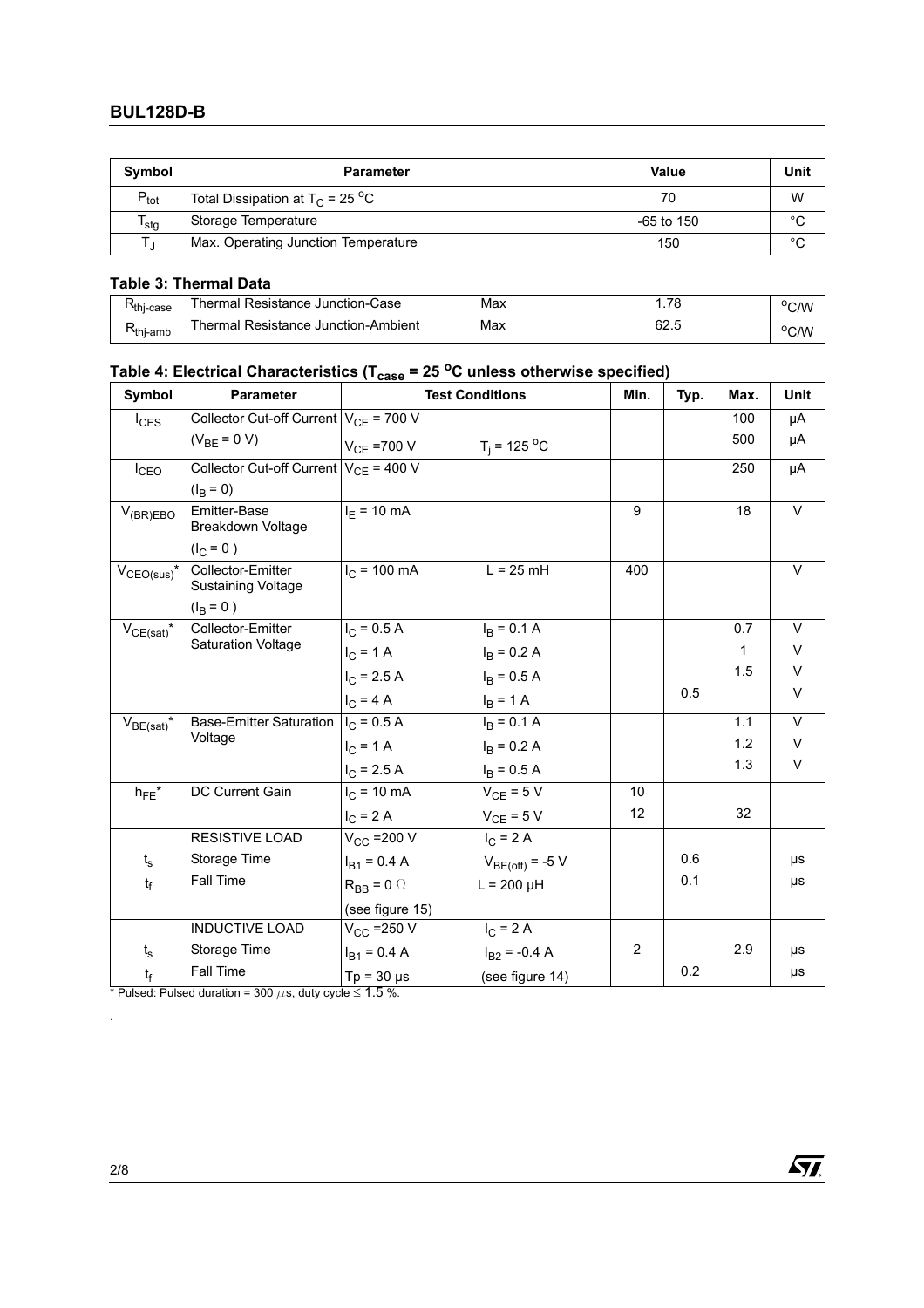**Figure 3: Safe Operating Area**



**Figure 4: DC Current Gain**



**Figure 5: Collector-Emitter Saturation Voltage**



**Figure 6: Derating Current**



**Figure 7: DC Current Gain**







57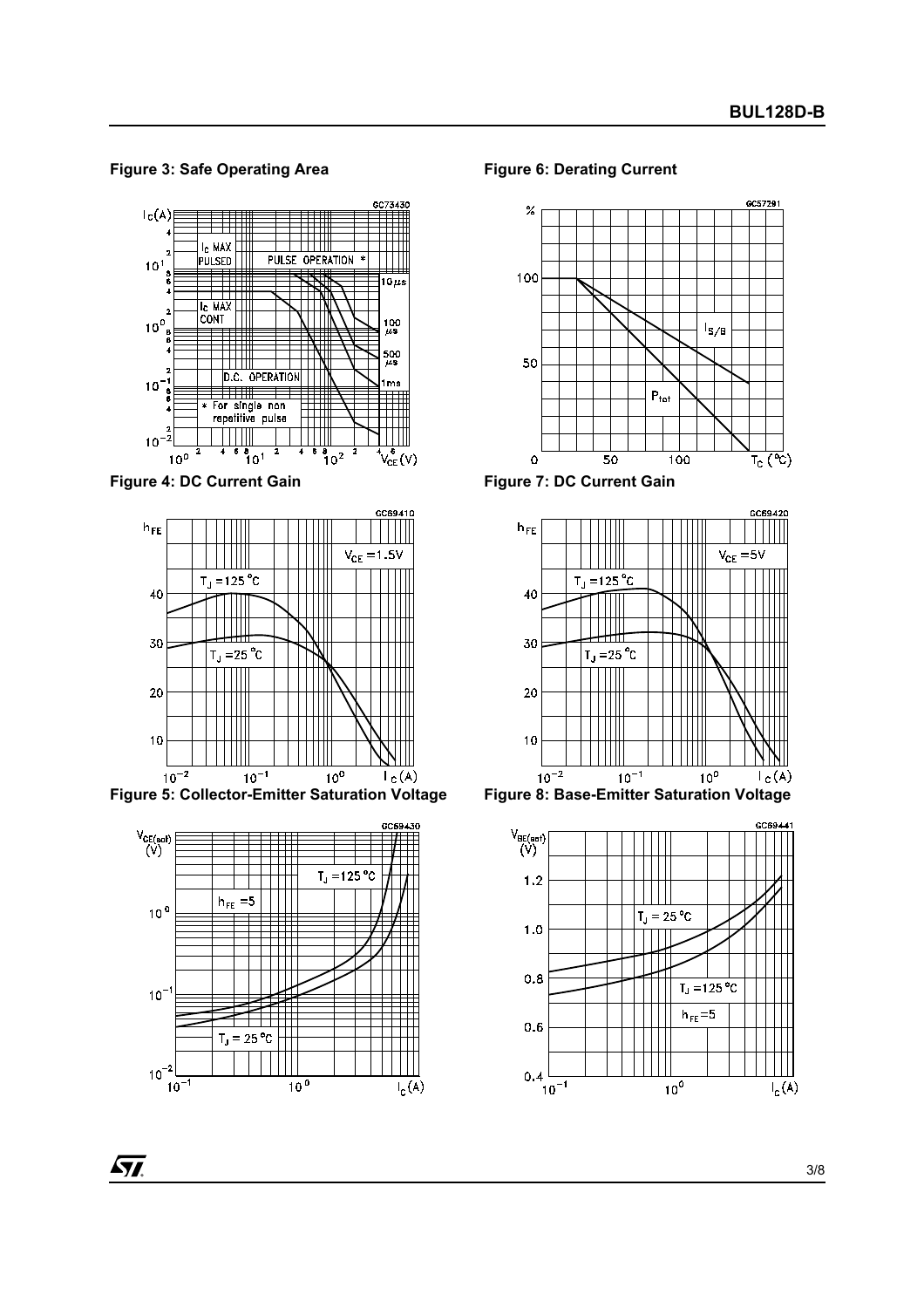

#### **Figure 9: Inductive Load Fall Time**

**Figure 10: Resistive Load Fall Time**



**Figure 11: Reverse Biased Operating Area**







**Figure 13: Resistive Load Stoarage Time**



57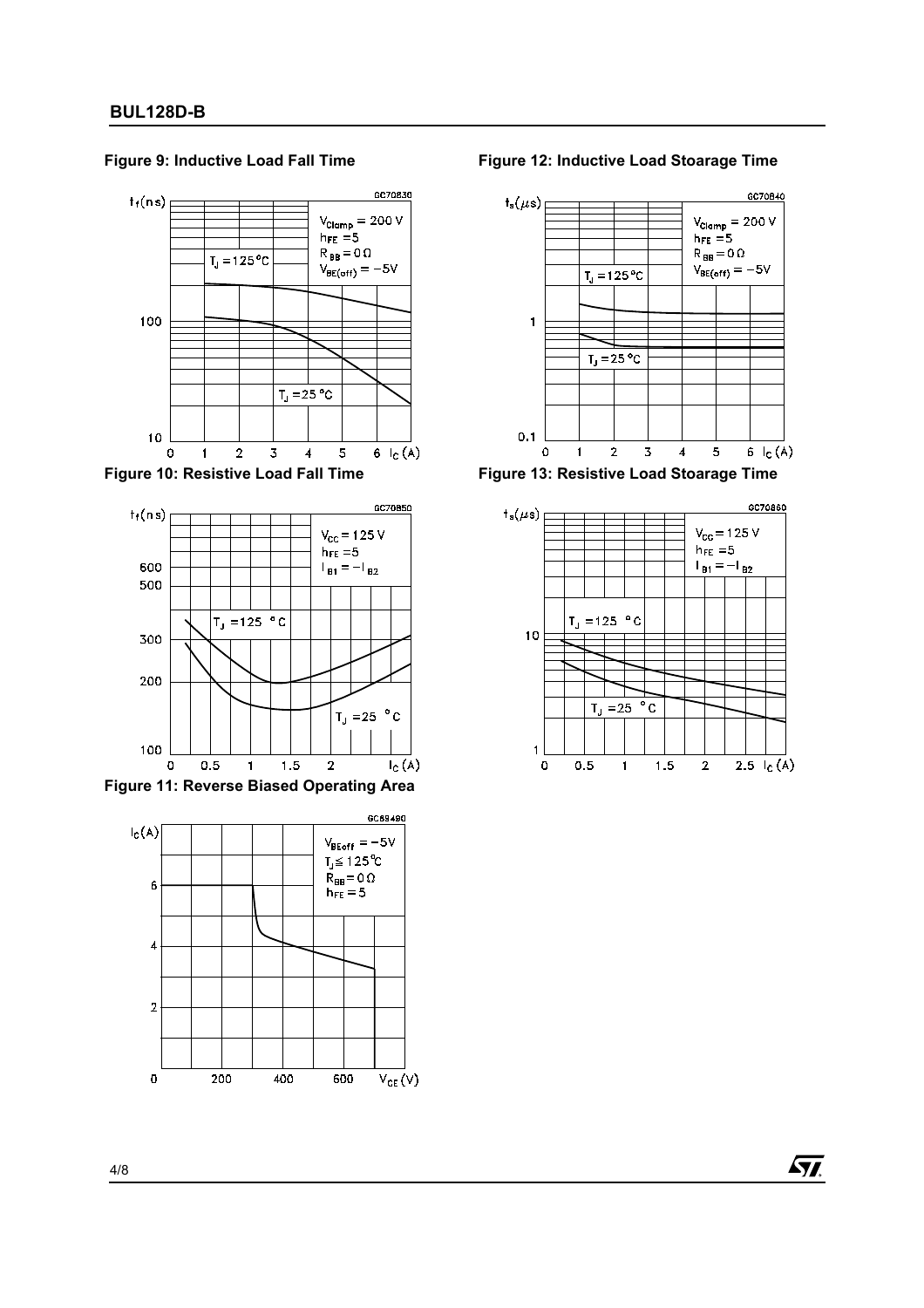# **Figure 14: Inductive Load Switching Test Circuit**



**Table 15: Restistive Load Switching Test Circuit** 



 $\sqrt{M}$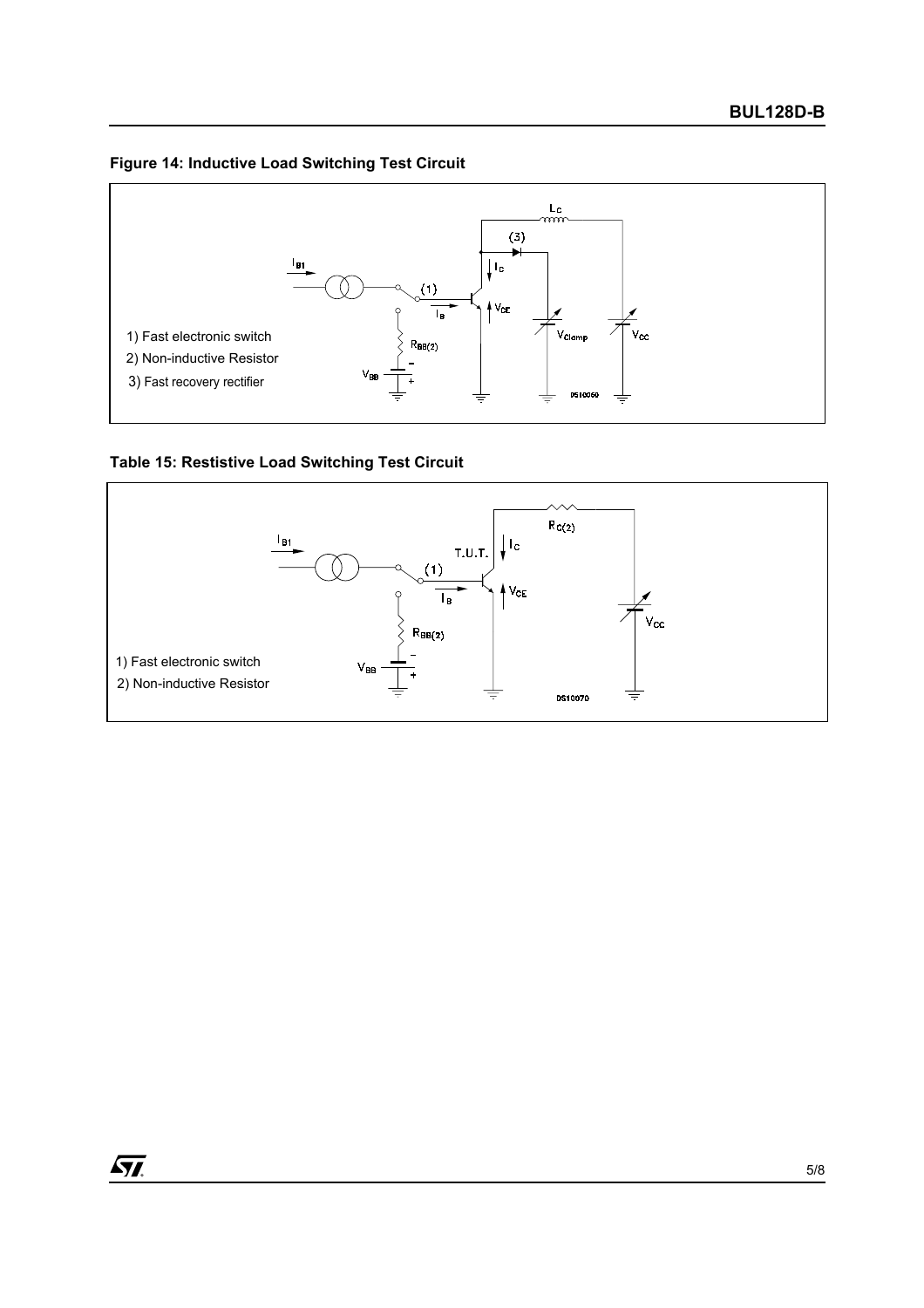| DIM.           |       | mm.        |       |       | inch  |       |  |  |
|----------------|-------|------------|-------|-------|-------|-------|--|--|
|                | MIN.  | <b>TYP</b> | MAX.  | MIN.  | TYP.  | MAX.  |  |  |
| A              | 4.40  |            | 4.60  | 0.173 |       | 0.181 |  |  |
| b              | 0.61  |            | 0.88  | 0.024 |       | 0.034 |  |  |
| b <sub>1</sub> | 1.15  |            | 1.70  | 0.045 |       | 0.066 |  |  |
| C              | 0.49  |            | 0.70  | 0.019 |       | 0.027 |  |  |
| D              | 15.25 |            | 15.75 | 0.60  |       | 0.620 |  |  |
| E              | 10    |            | 10.40 | 0.393 |       | 0.409 |  |  |
| e              | 2.40  |            | 2.70  | 0.094 |       | 0.106 |  |  |
| e <sub>1</sub> | 4.95  |            | 5.15  | 0.194 |       | 0.202 |  |  |
| F              | 1.23  |            | 1.32  | 0.048 |       | 0.052 |  |  |
| H1             | 6.20  |            | 6.60  | 0.244 |       | 0.256 |  |  |
| J <sub>1</sub> | 2.40  |            | 2.72  | 0.094 |       | 0.107 |  |  |
| L              | 13    |            | 14    | 0.511 |       | 0.551 |  |  |
| L1             | 3.50  |            | 3.93  | 0.137 |       | 0.154 |  |  |
| L20            |       | 16.40      |       |       | 0.645 |       |  |  |
| L30            |       | 28.90      |       |       | 1.137 |       |  |  |
| øP             | 3.75  |            | 3.85  | 0.147 |       | 0.151 |  |  |
| Q              | 2.65  |            | 2.95  | 0.104 |       | 0.116 |  |  |





 $\sqrt{M}$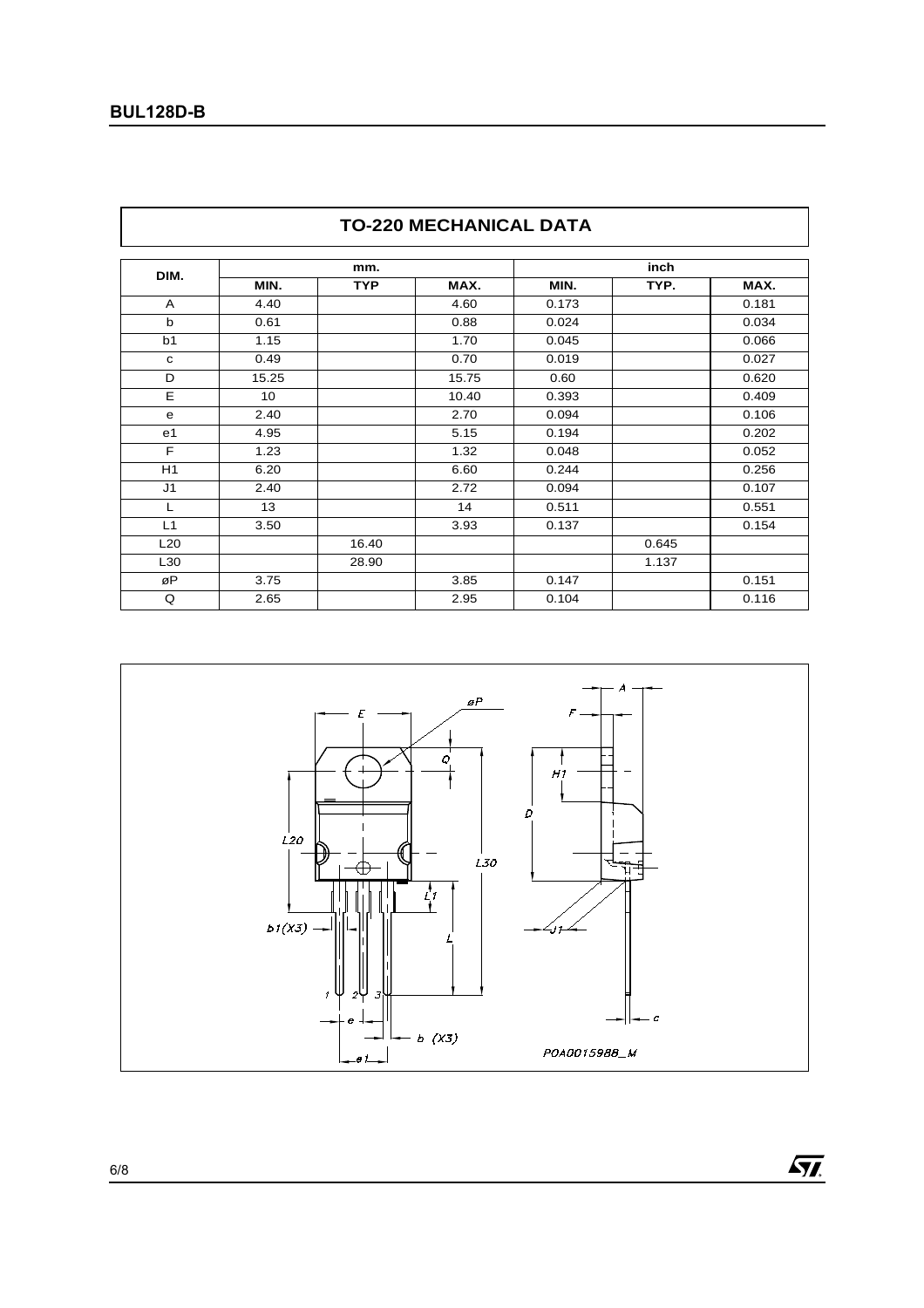# **Table 5:**

| <b>Version</b> | <b>Release Date</b> | <b>Change Designator</b> |
|----------------|---------------------|--------------------------|
| 01-Oct-2002    |                     | l First Release.         |
| 15-Feb-2005    |                     | Added table 1 on page 1. |